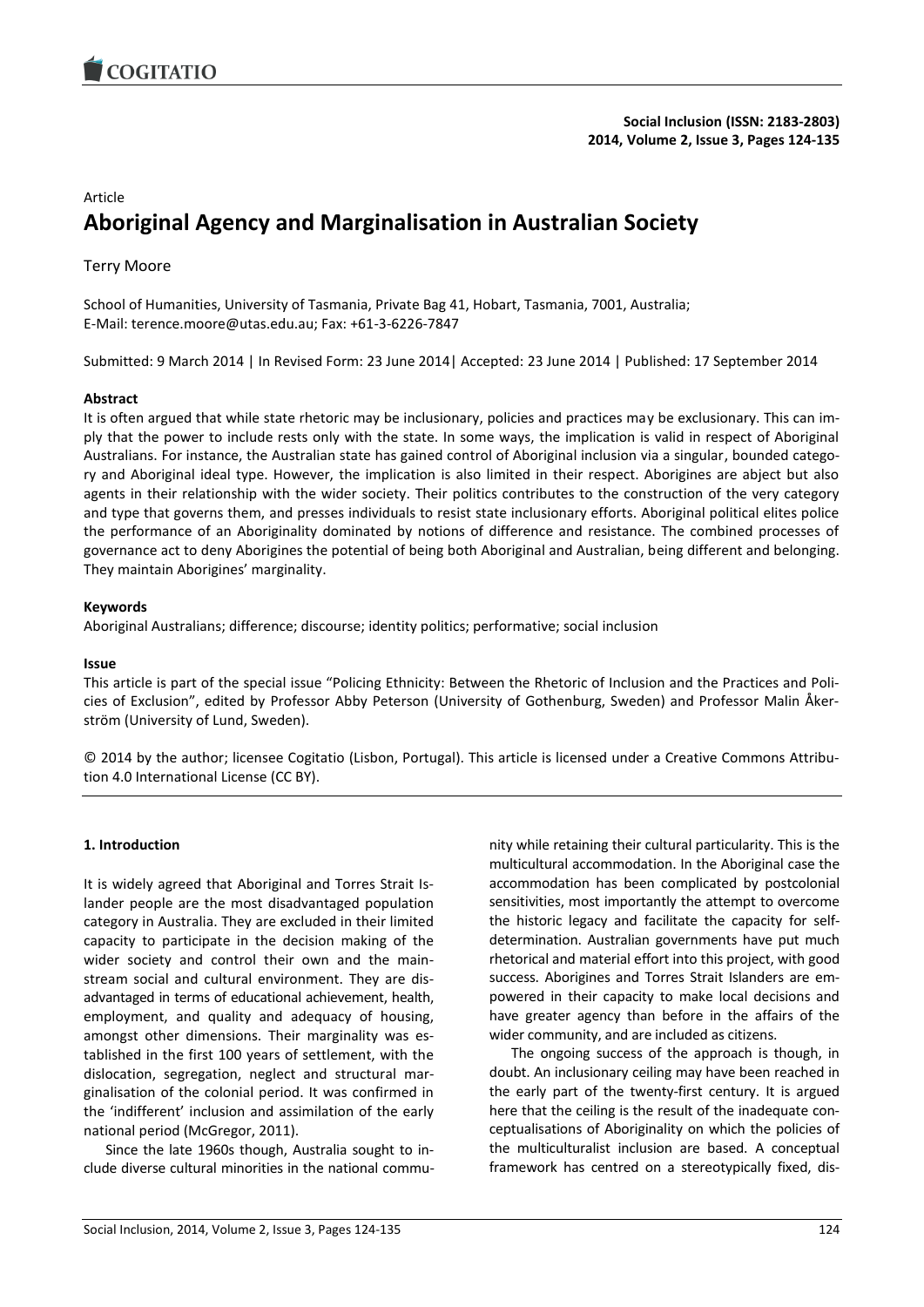crete and bounded Aboriginal culture, thoroughly different from that of White Australia, and notions of a unitary self and imposed victimhood. When embedded in policy, this framework has made it in the interests of Aboriginal political elites to discursively heighten the differences and exaggerate the oppositions, and in the process generate a resistance to inclusion.

This political work has not been easy in the face of significant actual cultural, subjective and material changes that have meant that Aboriginal lives depart significantly from the way they are represented in the framework. It has required a great deal of energy in the production of discourse and the control of the performance of a normative Aboriginality. This has been necessary to obfuscate the reality and so maintain the political leverage to be had from apparent compliance with the conceptual framework.

# **2. The Historical Context**

Through the nineteenth century, the attitudes of the wider population towards Aborigines were largely of indifference and condescension on the basis of their supposed childlike inability to participate in the modern world as equals. They were conceived as inferior, excluded from legal and administrative institutions and subject to special laws. They could not belong to wider society as equals and had limited agency in shaping their lives. They often could not find work, and were rejected from schools on complaint and provided with second-rate health care. Though these attitudes and discriminations were contested by humanitarians, the period did begin the discursive constitution of Australia's diverse indigenous people as a singular, bounded, radically different, inferior and maligned population, and their comprehensive marginalisation. This exclusion was also integral to the 'constitution of [Australian] social identity' (Morris, 2001, p. 247).

At the 1901 deliberations over the constitution of the federation, and in the document itself, 'Aboriginal people [continued to be] outside the community of the Australian nation' (McGregor, 2011, p. xx). Their exclusion was such that the many living on reserves were 'impoverished, [their] housing was rudimentary, education was basic or non-existent, health status was low, and employment was forced and unremunerated' (Sullivan, 2011, p. 3).

In the years between the First and Second World Wars, policy was driven by an ethnic sense of nationalism, and Aborigines continued to be marginalised as 'citizens without rights' (Chesterman & Galligan, 1997). Governments addressed the issue of a growing number of 'half-castes' with ambivalence. A horror of miscegenation meant that it was 'highly stigmatised and much was done officially to…prevent it' (Merlan, 2009, p. 308). Governments sought to segregate 'full bloods' on reserves on the basis that they were incapable of surviving in the modern world and would die out. At the same time, they sought to 'absorb' the half-castes by 'breeding out' their colour in order that they might fit in. Though never fully implemented, the intent was to remove them to institutions, provide them with basic training and leave them to merge into the wider community. Many contemporaries thought of this as progressive in 'relation to the prevailing racism' of the times (Flood, 2006, p. 224). Aboriginal activists sought citizenship and accepted that it was possible if traditional culture (not identity) was abandoned.

During this period, a nostalgic regard for Aboriginal 'spirituality, sociality and environmental sensitivity' emerged, contrasted favourably with the 'materialism, alienation and anomie of the West' (McGregor, 2011, p. 17). Many began to imagine such Aboriginal attributes as a source of a more authentic Australian-ness. In 1939 the Commonwealth officially conceived citizenship as 'the final objective of Aboriginal policy' (McGregor, 2011, p. 34).

In the aftermath of the Second World War and into the late 1950s, the ethnic sense of nationalism gave way to a more civic sense of a culturally plural nation based on shared civic values and way of life. Attempts were made to include Aborigines, at the expense of their social and cultural particularity. Particularly the lighter-skinned could be included as citizens with equal rights and responsibilities to the extent that they inculcated White norms and values, and adopted White codes of conduct and manner of living. Lighter-skinned children were removed to orphanages and adopted into white homes. This was coercive inclusion, compromised by a lack of civil rights. Many Aboriginal peoples' freedoms to marry, move, gain work and vote were limited, and even returned Aboriginal soldiers were treated unequally. This larger narrative was complicated by the urge to incorporate Aboriginal art forms, motifs and aesthetics into Australian heritage, by the complexity of the factors involved, and by some individuals' recognition of the benefits of their removal (Flood, 2006, pp. 227-233).

## **3. The Multiculturalist Inclusion**

From the 1960s, efforts were made in Australia to develop a more pluralist concept of nation and include Aboriginal people within it, as citizens-with-a-difference. The approach responded to global developments such as wartime ethnic cleansing, human rights revolution, decolonisation, migration, US civil rights agitation, and recognition of the ethnic particularity of the national public sphere (Kymlicka, 2010, p. 100). The attempt has been to include people whose ethnic, religious and/or national background is different from the dominant Anglo heritage, without making assimilation to the dominant cultural norms the price of equal respect (Fraser, 1996). The attempt has been to respect diverse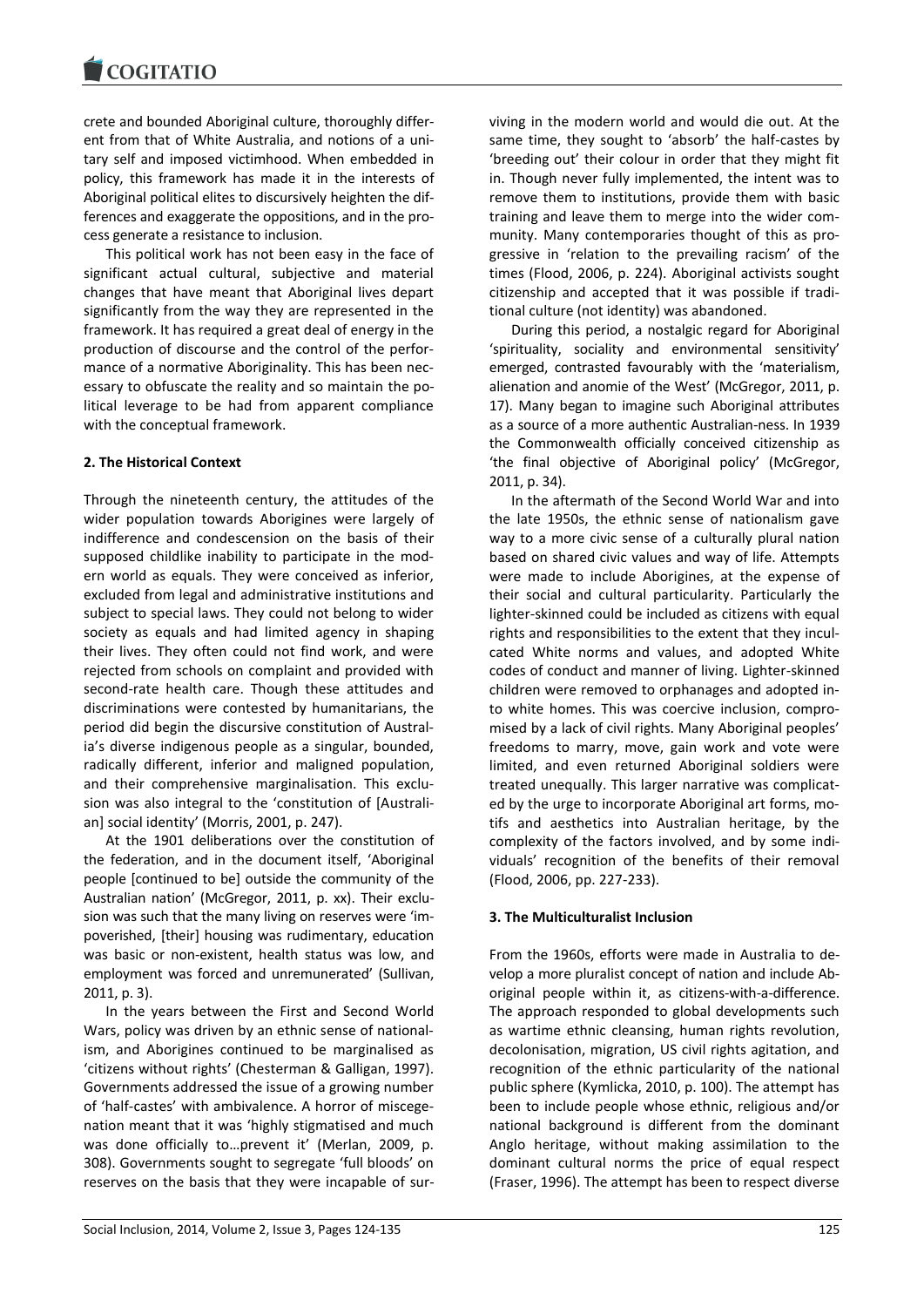cultures within an inclusive national identity and a common civic culture as sources of social cohesion. In Australia this has been:

a highly integrative policy encouraging interaction between different people and full participation in mainstream society...It has involved very little cultural relativism, and has been primarily liberal in character, focused on individual rights to free enjoyment and expression of culture, rather than group rights (Moran, 2011, p. 2162).

The multicultural inclusion has been framed by liberal democratic values. It is dominated by the intent to facilitate migrant participation and engagement as equals in the wider society, by building supportive social networks within which migrants might participate, and institutions with which they felt at home. Kymlicka sees it as a process of 'democratic citizenisation', of:

turning the earlier…hierarchical relations [between minority and state and between the different sectors of the minority population] into relations of liberal democratic citizenship, both in terms of the vertical relations [with] the state and the horizontal relations amongst the members of different groups (Kymlicka, 2010, p. 100).

The key for Kymlicka is that the differential claims of different groups that arise can be managed by their 'filter[ing] and fram[ing] through the language of human rights, civil liberties and democratic accountability' (Kymlicka, 2010, p. 100).

This general approach to the accommodation of difference has underpinned the approach towards Aboriginal Australians. Their inclusion has been complicated by postcolonial sensitivities over their historic dispossession and homogenising assimilation, and by their insistence on sovereignty, group rights and separate status (Hunter, 2008; Maddison, 2009). In their case as a result, the usual tensions of including diverse cultural groups and maintaining a cohesive national society are heightened. Aboriginal inclusion has constituted a 'wicked problem' for policy, in part because Aborigines are wary of the potential for inclusion to be a neo-colonialism (Hunter, 2008, p. 7). The aim has been more to build Aboriginal capacities for selfdetermination in respect of their own affairs, and personal resilience, than the more integrative general approach. It has included the intent to enhance participation in the wider community, but been sensitive to the problem of homogenisation, and more geared toward the empowerment of difference.

The approach is built on a conceptual framework largely consistent with that which has dominated governmental thought since the colonial era and been used to gain control of a population regarded as 'unruly' (Foucault, 1979). The framework has featured a bounded, monolithic originary culture. The culture is primitive in being highly integrated, with each element critical to the health of the whole and each individual thought to unitarily represent the culture. The framework assumes a single, pan-Aboriginal culture very different from a similarly monolithic White Australian culture. This conceptualisation reprises the radical difference that justified colonisation and the collective identity that developed with colonialism.

The framework differs from its antecedents in reversing the colonial inferiority. The framework adopts the romantic view of precolonial Aboriginal culture and critique of Western individuality and materialism of the interwar years. It reverses the older hierarchy to valorise what was denigrated. In the framework, Aboriginality is more authentic as it approximates the originary precolonial or classical. In it too, Aborigines are victims to colonisation.

This framework has been central to the success and stalling of efforts to include Indigenous Australians. Those efforts began with the repeal of discriminatory legislation that had restricted access to social security (for unemployment, maternity allowance, family allowance, sickness benefits, the old age pension). They extended civil and political rights to Aborigines, including the right to consume alcohol and be paid equal wages, and recognised group rights such as to land.

The recognition of specific rights and attempt to ameliorate the legacies of colonisation influenced the formation of an 'Indigenous Sector' made up of 'thousands of publicly funded organisations' that facilitate the capacity for self-determination (Rowse, 2002; Sullivan, 2011). These organisations include remote Community Councils and urban community organisations providing legal aid and health services; Land Councils; Native Title Representative Bodies; the now-disbanded national representative body Aboriginal and Torres Strait Islander Commission (ATSIC); peak policy-making bodies at state and national levels; and cooperatives providing housing and other services. The Indigenous Sector has allowed Indigenous people greater choice, control of policy and capacity to control their own affairs.

The inclusion has also put enormous effort into adapting mainstream institutional structures and practices in order that they better cater to Indigenous needs. Institutions have addressed institutional racism and ethnocentric assumptions to remove barriers to Aboriginal participation and outcome. They have provided among other things, cultural competence training to staff, trained and employed Indigenous staff, implemented positive discrimination measures (e.g. dedicated positions and special entry provisions), and developed 'two-way' approaches that incorporate culturally-specific knowledge and processes in normal practice. This effort has been undertaken in accord with the conceptual framework above.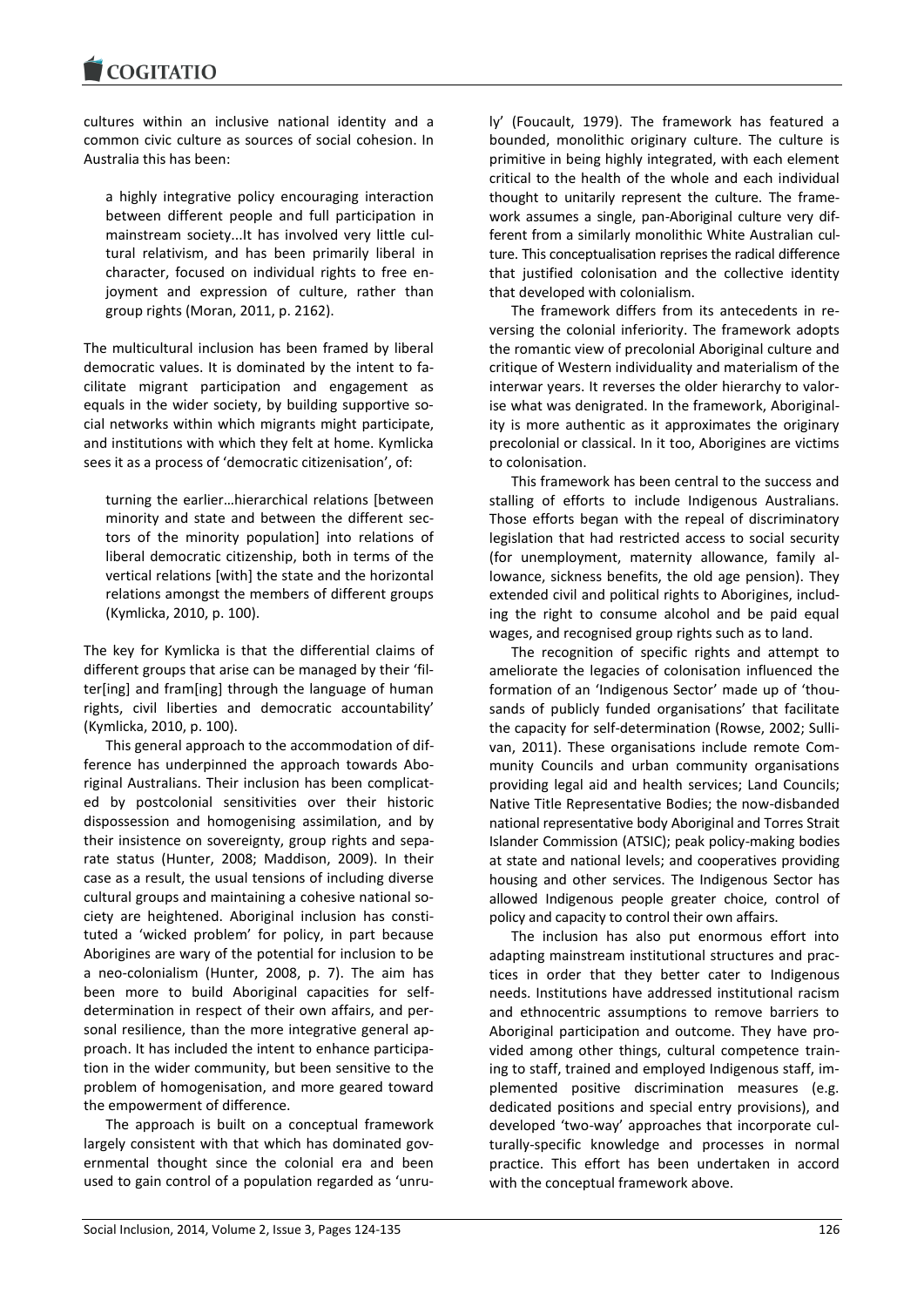Governments have facilitated the retention, recovery and revitalisation of cultural heritage. They have provided for museums, art galleries and 'keeping places' to research, preserve and display indigenous material culture, funded national celebrations and festivals, and promoted special days. Efforts have been especially marked in terms of symbolic recognition, like those of Prime Ministers Whitlam (who poured sand into the hands of a Gurindji elder to celebrate their ownership of their land (1975), Keating (who acknowledged dispossession and violence in the Redfern speech of 1992) and Rudd (who apologised in parliament in 2008 for past government actions). The national currency features Aboriginal figures from the national story, the national carrier flies a plane painted in an Aboriginal design, the forecourt of the parliament building features a large Aboriginal mosaic, and it may be becoming standard for Commonwealth Parliaments to open with a 'Welcome to Country' ceremony that indicates respect for original ownership.

These measures have helped Aboriginal capacity to engage with the wider society. The capacity is reflected in their political and discursive power (evident in the changes above and noting the successes in the 2012 Northern Territory election; see Rolls, 2014). There has also been some success in a redistributive sense. More equitable access has been provided to the social goods of education, health, housing and employment, there is a growing urban middle-class (Lane & Lane, 2008), more young people in universities (Pechenkina & Anderson, 2014) and a reduction in the life expectancy gap (Thomson et al., 2011).

These measures have resulted in a revaluing of Indigenous culture and cultural products. Though some Aborigines report institutional and individual racism, they are increasingly included as a matter of course in everyday social interaction, either as remarkable Aboriginal individuals or as unremarkable Australian citizens. The Australia Day Council and the national newspaper have for instance, named several Aborigines their 'Australian of the Year'. Widespread acceptance is evident in the largely supportive nature of the mainstream national and capital city newspapers, and television, the thousands who marched in solidarity with Aborigines in the Walks for Reconciliation of 2000, and the public support of a number of prominent Australians, including the head of the largest bank and a mining billionaire.

Relatedly, evidence points to the vast majority of Aborigines feeling a belongingness to the nation, of being Australian, while also belonging to their Aboriginal families and communities. This is indicated by the 4000 Indigenous people who enlisted in the Second World War (Reissman, 2012, 2014) and the majority of Aboriginal marriages, especially in the cities and among the better-educated, that are mixed (Heard, Khoo, & Birrell, 2009). Most Aborigines now live as natives of the same liberal-democratic and human rights culture

as their settler Australian compatriots, neighbours and partners, and are reasonably comfortable interacting with state institutions. There is little doubt that most would agree with the core values and democratic rights, liberties and responsibilities in the Australian Value Statement (Commonwealth of Australia, 2009). As the Aboriginal sprinter Cathy Freeman did when she celebrated her win in a 1994 Commonwealth Games race by draping herself in both Australian and Aboriginal flags, they enjoy multiple affinities.

## **4. An Inclusion Ceiling**

The previous section characterised later twentiethcentury efforts to include Aborigines as successful. Morris (2001, p. 245) suggests that Aborigines 'have come to see themselves as indigenous subjects in their own right and not simply the objects of assimilation to be acted for or acted upon'. Self-confidence is one measure of the success of the multiculturalist approach taken to Aboriginal inclusion. The indicators of social advancement, political voice, citizen participation, popular acceptance and belongingness are others.

At the same time, there is evidence of persisting inequality and social separation that suggest that that inclusion is limited. Significant gaps remain in Aboriginal educational participation and attainment, health status, extent of home ownership and housing quality and overcrowding, unemployment and representation in the justice system (Australian Institute of Health and Welfare, 2013; de Bortoli & Thomson, 2009). The gaps are more extreme in remote communities than urban. In some dimensions, such as the rate of smoking or deaths in custody, early improvements are stalled. In others, such as sexual violence, youth suicide, imprisonment, substance abuse, and literacy and numeracy, the gaps may be worsening.

These remaining gaps appear to be indicators of a ceiling to social inclusion. They are often cited as evidence of continuing governmental racism, indifference or other failure. And informal discrimination does continue alongside formal anti-discriminatory measures in the delivery of service (Cunneen, 2006; Moore, 2009). Over the past decade or so there has been a retreat from multiculturalism around the world, based on the claim that it is divisive and separatist (Barry, 2001; Sowell, 2004). A retreat has occurred in respect of the Aboriginal inclusion in Australia (e.g. Johns, 2008), and the Howard government (1996–2007) took a more normalising and individualising approach (Austin-Broos, 2012; Sullivan, 2011).

The ceiling to inclusion is explained here in terms of a compromised Aboriginal engagement with the nation that is an unintended consequence of the attempts to include them. Depending as it has on the limited understandings institutionalised in public policy, the multiculturalist inclusion has invited Aboriginal political in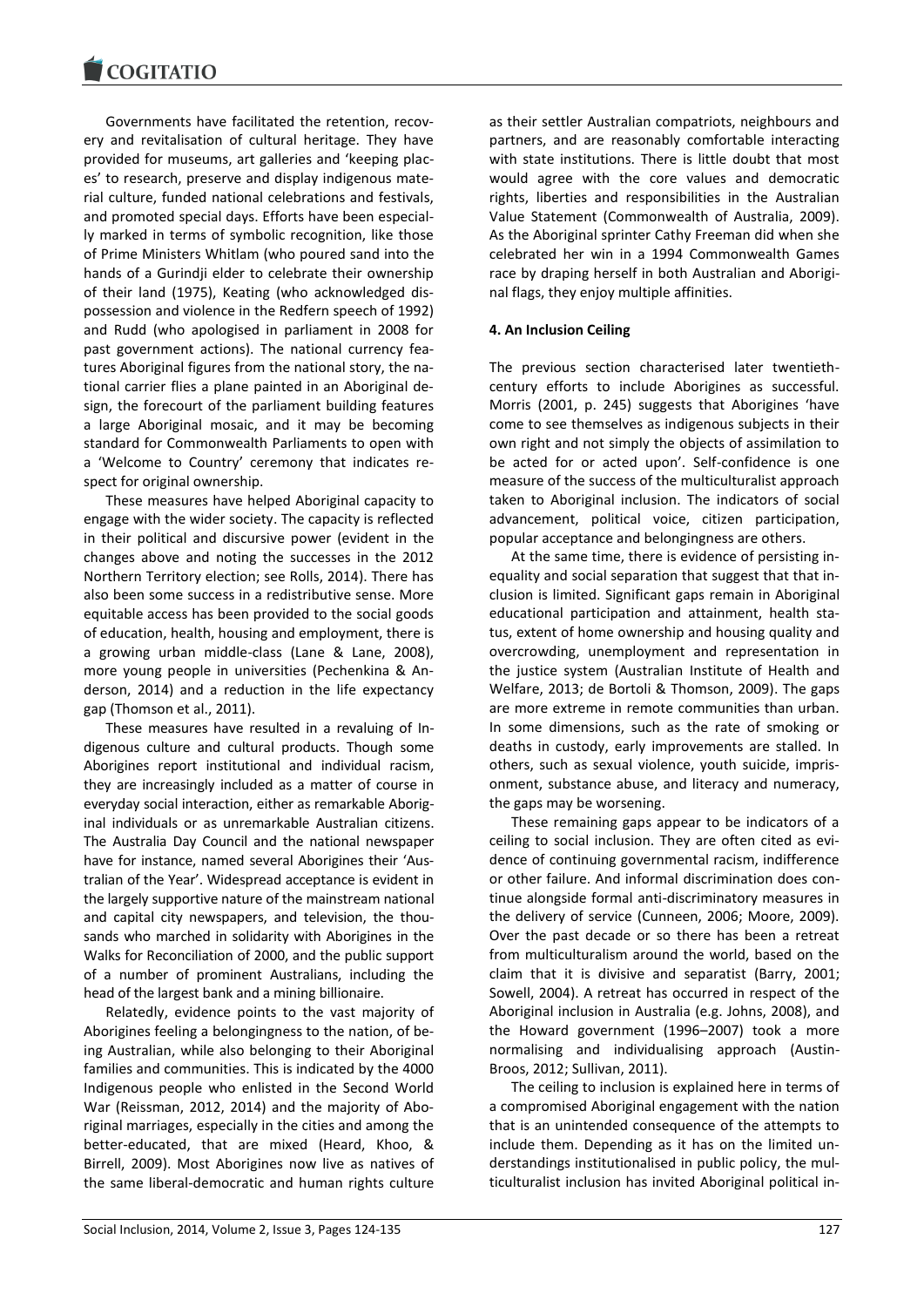terests to adopt the same emphases on cultural recognition and internal bonding social capital, and to neglect the socio-economic equality and outward-looking bridging capital that are equally necessary for inclusion as different-equals. In some cases, like claiming rights to land, policy has made it necessary to adopt those emphases. This explanation takes seriously the potential danger ethnic separatism may pose for wider social cohesion (Moran, 2011, pp. 2156-2166) especially, given its bias to cultural recognition, in the Aboriginal case. The other concern developed in the essay is that the multiculturalist inclusion is having negative outcomes for Aborigines themselves and may be contributing to their socio-cultural isolation and socioeconomic marginalisation.

There are some signs of a possibly increasing Aboriginal sense of separateness and disengagement from the wider society that suggest the conclusion above. There is for instance, a continuing disengagement from standard schooling, reluctance to adopt public health messages and recent propositions for separate structures predicated on the idea of a distinct Indigenous epistemology and research methodology. It is to the ambivalence of Aboriginal desire to 'be included' that this essay turns. The essay explains the limits to further social inclusion as the result of the dynamics that have flowed from the multiculturalist inclusion and its inadequacy to increasingly diverse Aboriginal realities.

## *4.1. The Discursive Aboriginal Reality*

The successes of the measures taken by Australian governments in their approach to the inclusion of Aboriginal people have been won largely on the back of the limited understandings of Aboriginality noted above and their institutionalisation in national policies, programs and practices. The same concepts and policies are also though, responsible for at least some of the waning of those successes. The concepts were always inadequate to the reality of Aboriginality and so less then fully effective in their implementation. Even in primitive cultures for instance, individuals do not replicate every facet of their culture, and stereotypes necessarily miss individual needs. In contemporary times, the approach to Aboriginal policy is increasingly inadequate to the more complex realities that are emerging, in part out of the very successes of the inclusion. More importantly, the approach is actively constraining that success.

Some Aboriginal activists have used the terms and conditions of the discourse and taken the political opportunities it has presented. Among them are the heads of bigger clans and those who are better educated in remote communities, many of whom serve as chairs of their community councils and can become 'big men' (Langton, 2008). Though the boundaries are not clearcut, the focus in this essay is on the elites of the cities and towns of the southern and coastal regions of the

country. These are the leaders of relevant Indigenous Sector organisations, Indigenous sections in mainstream agencies and peak bodies, and academics. They have gained control of the interface with government and its funding, and appointments to and promotions within the many 'identified' positions (Pholi, 2012a). As 'interlocutors of government' (Rowse, 2005, p. 91), they have strategically taken up the invitation presented by policy discourse and participated in the dialogical creation of a mythological Aboriginality.

Activated by the privileged access to resources granted the Aboriginal subject of policy, notably in its authentic 'traditional' and disadvantaged forms, the urban elites are driven to approximate that subject in their politics. In order to secure their groups' access, they have 'seize[d] upon the minor differences' that distinguish them from those others with whom they nevertheless share their lives, and 'expand[ed] the identity gap between them' (see Kolsto, 2007, p. 161). They magnify the differences in the competition for access. This impulse to a 'narcissistic' focus on minor differences is strongest among groups whose differences from the wider society appear to outsiders to be relatively minor, though to insiders they may be affectively highly significant, indeed defining characteristics, as Ignatieff (1997) noted of the Yugoslav war.

There is clearly potential in this dynamic for social division, as in comparable situations in various parts of the world (Blok, 1998; Ignatieff, 1997; McCall, 2011). It is notable though, that in this case, Aboriginal urban elites direct much of their political entrepreneurship at the elaboration of a categoric difference that is in large part imagined by the state as a key means of their government. The elites mythicise the imagined originary culture and seek to take on its credentials. They amplify the differences between Aboriginality and a similarly monolithic Whiteness, making non- and anti-Whiteness additional signs of authenticity. And they stigmatise Whiteness and take on the status of innocent victim to Whiteness, and hence disadvantage. In this and what follows in the section, no judgement is made as to the validity of claims or the rightness or wrongness of positions taken; the intent is to indicate the political discourse and the Aboriginality being constituted (for relevant research literature see Moore, 2009, pp. 23-39, and for a Tasmanian case study pp. 166-195).

Via a constant stream of written and spoken word, visual art and other symbolic language, and in an infinite range of contexts—local and national cultural ceremonies and events; art openings; protest actions; public debates; election rallies; television, radio and newspaper reports and interviews; academic literature; government and consultancy reports; in autobiographies and political texts—the political elites signal the cultural authenticity of their constituencies. They assert their continuing kinship networks, communal structures and spiritual affiliation with, and responsibility to, their Country. They al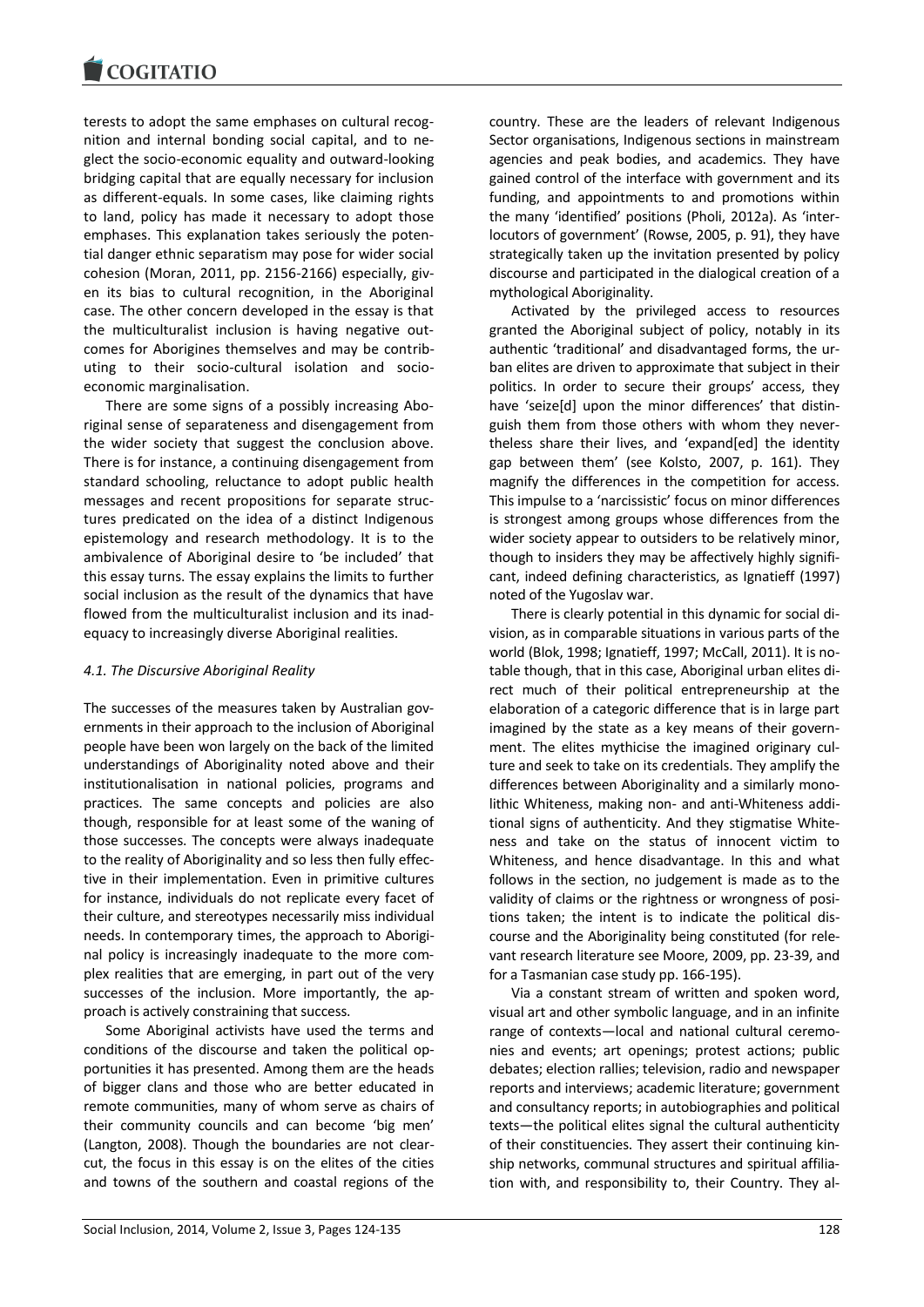lude to their ancient ancestors and respected Elders. They cloak their people in these credentials of authorised authenticity. Those in the southern states seek the credentials of those in the north and centre, adopting skin names and artistic styles (while those in more remote areas use their more traditional-looking members to win land claims). In peak bodies' national policy statements these credentials are established as applying to all. In international fora, Aboriginal representatives mimetically assert their oneness with landed and oppressed others in the third world (Harrison, 2003; Merlan, 2009; Niezen, 2005). In these ways, the elites build a discourse of bounded, solidary and monolithic cultural authenticity, one that is now continually refreshed on a new national Indigenous television station.

These urban elites exaggerate their small differences in part by Othering (Barth, 1969; Cohen, 1991) White Australia, establishing the properties of their Aboriginality/Blackness by what it is not: a similarly monolithic Whiteness. Adopting White self-criticism, they exploit the colonial history to represent Whiteness in negative terms, as characterised by selfish individualism, greedy competitiveness and bourgeois concern for success, health, stability, status and material comfort. This differentiation can be accompanied by explicit rejection of sameness with others, as Pat Dodson did when he rejected the suggestion that Aborigines are reasonably well-integrated in the wider society. His grounds were that the suggestion 'really denies the uniqueness of who the indigenous people are' (Alcorn, 2008). This constitutes neat Aboriginal difference and non-Whiteness.

## *4.2. The Discrepancies with Lived Reality*

The dialectic of state and Aboriginal discursive effort has constituted a hyperreal (Eco, 1986) Aboriginality that has become real in its consequences (Berger & Luckman, 1966; Thomas & Thomas, 1928) and established strong claims on the state on the basis of indigeneity, difference and discrimination. It is routinely represented in government policies and programs and operationalised in the delivery of services (in schooling, health care, welfare, housing, justice, etc.) around the country. It is a factor of significant but variable power in Aboriginal self-perception, core to their affective and ontological security, and conditioner of their behaviour, around the country. It is also largely taken for granted by White Australians, and it contributes by ascription to Aboriginal identity. Aboriginal political leaders are deeply invested in it too, since state concessions rest on it. For all this, it is at odds with the realities of the Aboriginal everyday.

With globalisation and the inclusive reforms of the past forty years, cultural particularity is not as it seems and difference is less clear-cut than it was. Today's Aboriginal cultures are very different from those of earlier times and that of the pan-Aboriginal hyperreal, neither impermeably bounded nor internally homogeneous (Moore, 2009, pp. 34-36). The culture in each locale differs from that in every other, according to the nature of the precolonial culture, the particular colonial history and its impacts on the earlier culture, and its contemporary geographic location vis-à-vis the rest of the population. Those cultures are changing in remote and urban locales as they intersect with global flows, electronic media, and with national society as transport improves and mining and tourism grow. They are deeply intersected by and incorporate much of the political and popular cultures of the West, with one of their few commonalities (of varying intensity) being the hyperreal Aboriginality and sense of self it produces.

Today's Aborigines are also very different from those of earlier times. The small urban middle class exemplifies their embeddedness in myriad social networks outside their notional Aboriginal community. They do not live by hunting and gathering, nor are they dominated by obligation to kin, community and traditional law. They are connected and intersubjectively share much with the non-Aboriginal others of their workplaces, social class, neighbourhoods, generations, sexual cultures and the like (Langton, 1993, pp. 28-32; Moore, 2011, pp. 428-429). Just as their daily lives are interconnected, so they are subjectively multiple and grow far beyond the assumed primitive metonym of the hypereal subject. They are simultaneously Aborigines and Australians, and the differences from other Australians are subtle rather than absolute.

The mis-match between the discursively imagined Aboriginality and everyday lived Aboriginalities makes the former constantly vulnerable to exposure. In Goffmanian terms, the unruffled Aboriginality of the discursive front stage is liable to descreditation by the messy lived back stage. The disjunctures are becoming increasingly evident, and leading to questioning and gradual erosion of the liberal consensus (Sutton, 2009). Why for instance, students in my courses quietly ask, ought an Aboriginal family whose children go to expensive schools, have extensive free access to tutoring? How, they wonder, can an urban Aboriginal community claim to run sustainable forestry on the basis of deep knowledge of the land? Why is it, trainee teachers ask tentatively, that they must learn how to teach Aboriginal students in culturally sensitive ways but not African refugees whose physical, social, linguistic and cultural differences are more clear-cut and whose needs are more urgent? The minor actual differences are troubling to many.

## *4.3. Disciplined Performance of Normative Aboriginality*

The ever-present threat of the discrepancies to undermine wider faith, and with it the access to government resources, influences Aboriginal leaders to constantly refurbish the discourse and to rouse among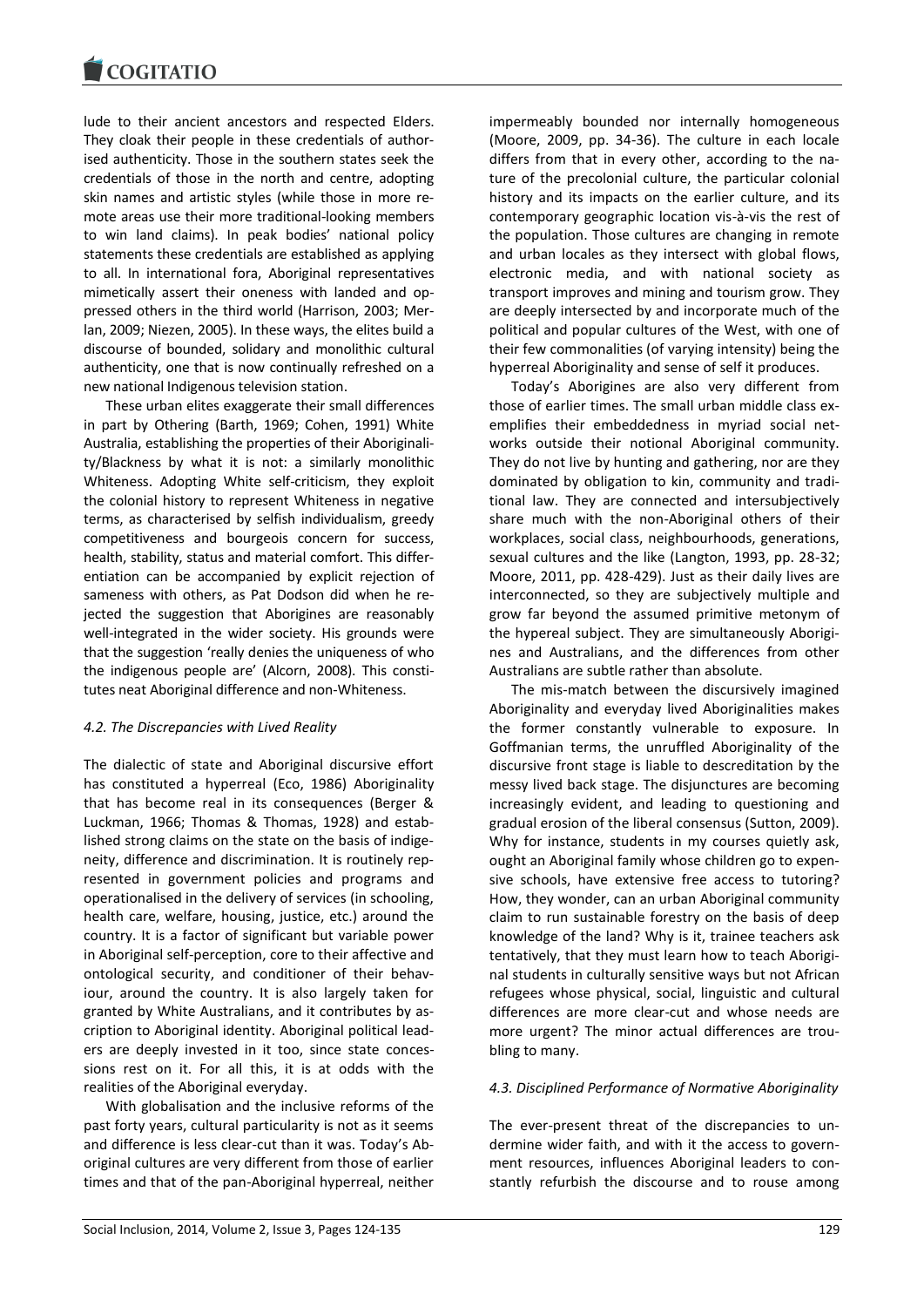their constituencies a performative Aboriginality. Leaders press their constituencies to enact that Aboriginality: its originary authenticity, clear difference and imposed disadvantage. With occasional input they nudge what becomes a self-sustaining social dynamic that presses individuals to behaviourally enact that Aboriginality and so to obfuscate their actual immersion in multiple worlds and subjective growth beyond it.

In the southern state of Tasmania, the attributes of authenticity—body type, skin colour, native language, landedness, ancient social arrangements and the like are virtually absent, though much effort has gone into symbolically recreating them. There is little other than minor differences to enact, and their comprehensive performance can cloak the actor in the mythic Aboriginality. Attendance at community events (funerals, festivals and other meetings), drinking at certain pubs and political activism can indicate one's loyalty. Speaking Aboriginal English can work similarly, as the otherwise urbane mainland Aboriginal actor Aaron Pedersen did when he used Aboriginal English as host of the 2012 NAIDOC Ball in Hobart. Asserting one's landedness too, as a recently-identifying student at my university did when he asked, on meeting a visiting Aboriginal presenter, 'What country you from bro?' (personal observation). Arguably for the similar purpose of establishing her credentials, an urban Aboriginal lecturer told her students that 'I go at least once a year to [my] Country, where I can feel my ancestors' (Walter & Tomlins-Jahnke, 2013).

Such enactment can assert one's sameness with Aboriginal insiders and difference from settler Australian outsiders. In accord with the political discourse, individuals can do the same by avoiding behaviours labelled as White. Not using Standard Australian English can indicate that the speaker is not guilty of wanting to be White or better than others. Non-Whiteness can also be demonstrated by routinely prioritising community events and family needs over work obligations, thereby demonstrating that White concern for career is a second priority.

Behaviours consistent with the discourse can convince the settler population, given the mythic (Barthes, 2000) character of the Aboriginality being enacted. The behaviours are necessary, but still may not win acceptance as insiders, since as Louis (2005) noted of the African American context, the politics mobilises minor differences to also exclude others who lay claim to belong. In Tasmania in the 1990s, a small group known as the Lia Pootah emerged who had recently discovered Aboriginal heritage and sought acceptance within the wider Aboriginal community. They undertook orthodox performances of Aboriginality—including the claim to be able to smell snakes in the bush as proof of their closeness to country—and gained some acceptance as Aborigines among the settler population. They however, lacked a recorded history of colonial subjugation,

and were actively marginalised by the dominant sector of the Aboriginal population as inauthentic 'pop-ups' and 'paper blacks' (Moore, 2009, pp. 209-213).

The dynamics here, including the potential of discrepant realities to endanger the politics, contestations over authenticity, policing of others' behaviour, and performative Aboriginality, are national, as some examples suggest. In a seminar at the University of Queensland, a female Aboriginal academic told participants who were not confident about their Aboriginality that it was innate (personal communication). Aboriginal author Leah Purcell admonished a Tasmanian Aboriginal woman in print for accepting the half-caste/fullblood classification schema (Purcell, 2002, p. 213). In a dispute in Victoria, a number of 'fair-skinned' Aboriginal people brought a Federal Court challenge to claims made by a journalist that they chose to identify as Aborigines for dubious material ends (Bodey, 2011; Federal Court of Australia, 2011). In another dispute, a remote Aboriginal woman and Member of the Northern Territory Parliament rejected an urban Aboriginal academic's claims to shared culture and understanding of remote peoples' lives (Rolls, 2014, pp. 139-141).

Other Aborigines confirm the national character of the dynamic. Because disadvantage is discursively equated with the Aboriginal sense of self, Aboriginality and belongingness can be actualised by the display of disadvantage. Aboriginal woman Kerryn Pholi (2012b) says that to do so, she might:

recount my family's experiences of deprivation, perhaps with anecdotes of unpleasant experiences from my childhood. I may describe my extended family's ongoing disadvantage, complete with examples of my various relatives' health, legal and financial woes. I may reveal my personal experience of racism…or conversely, if I am paler in complexion I can describe the emotional pain I feel when my Aboriginal identity is unrecognised…If all else fails I can talk about my personal grief over the suffering of "my people".

She argues that this is a feature of urban Aboriginality, as it is easier to mobilise this Aboriginality in the absence of classic cultural distinctiveness.

Deviant Aboriginality, appearing as compliance with mainstream values and norms, may take myriad forms. It may show in the adoption of public health messages like taking care with diet, alcohol and lifestyle, or full engagement with education or career. As Pholi (2012b) says, for an Aborigine:

to pursue opportunities to move away from disadvantage is to reject one's Aboriginal identity and one's own family and community … the benefits of education, employment and a middle class lifestyle [are] anathema to those who treasure their disadvantaged "Aboriginal" identity.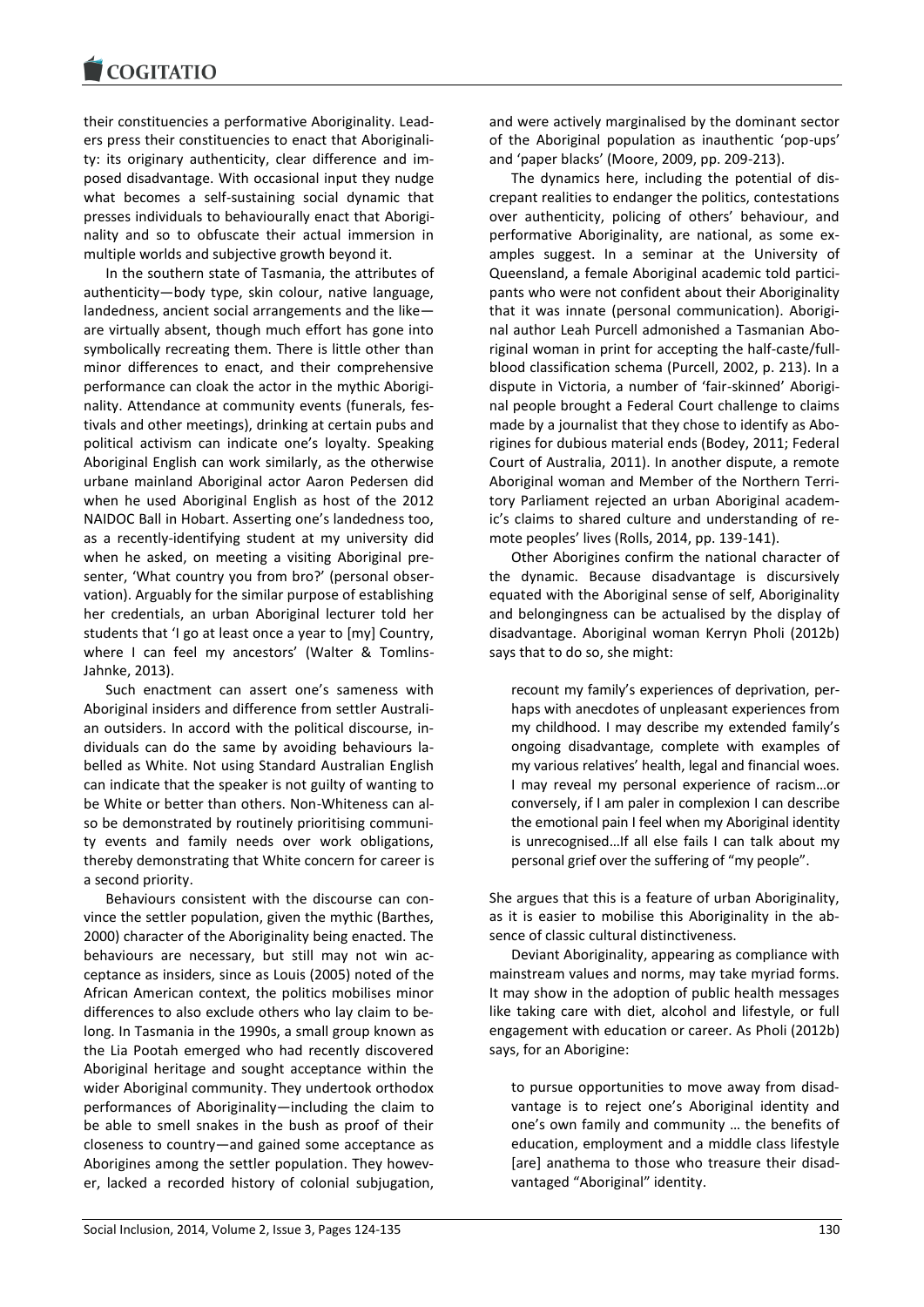Those who deviate can be pressured to normalise their behaviour. They may be characterised as wanting to be better than others, labelled an 'Uncle Tom', 'coconut', 'blackfella for nothing' or 'up-town nigger', names that challenge their Aboriginality and/or membership of the community (Morton, 1998). 'Flash' people, who put themselves outside the 'Indigenous domestic moral economy' to accumulate property, run the risk of being humiliated by rejection when they find themselves in need (Barwick, in Peterson & Taylor, 2003, p. 114). A person who declines a drink may be accused of 'acting like a white man' (Brady, in Peterson & Taylor, 2003, p. 113). This labelling can make it costly to transgress the norms.

Some individuals refuse the attractions of the model Aboriginality *and* the pressures to conform to it, and leave on display their aberrant interculturality, mixed loyalties, subjective multiplicity and capacity to negotiate the associated complexities. They suffer the challenges to their identity and belongingness that those behaviours attract. Torres Strait Islander, Professor Martin Nakata says (2006, p. 266) that when he and other Indigenous academics:

stray into perceived intellectualisms or activity that does not at first sight appear to have a direct relation to community interests, we can be called into question by our communities as to the relevance of our work and whether we are leaving community interests behind and becoming too immersed in the ways and thinking of the 'White' world...[We are pushed to consider] 'are we members of the Indigenous community or the academic community? The choice is sometimes that stark.

This hints at the threat of exclusion from the Indigenous community. It is, he says, to 'seek to regulate not just our thinking and intellectual activity, but also our identity' (Nakata, 2006, p. 266). This is in line with Pearson's statement that 'political or identity straitjackets…are imposed on' Aboriginal children to bind them to his community (Pearson, 2000, p. 63). Nakata and others have the personal capabilities to blur the boundaries and soften the hard edges of the notionally exclusive alternatives, and find ways of negotiating being both Indigenous and academic, but many do not.

A number of individuals persist in their individualised Aboriginalities and publicly question the politics, and then the regulatory pressure can increase. Pholi (2012b) says that:

the silencing of Aboriginal dissenters is centred on the "legitimacy and "authenticity" of the Aboriginal speaker, rather than the quality of the speaker's reasoning or expression. Silencing arguments also point to the speakers unsavoury character, which is evident through the offensive nature of his or her

ideas, as well as through his or her apparent pandering to a "racist" enemy force.

Following her own critique of the politics, she was told 'you should not be proud of your disloyalty to your people' (2012b). Aboriginal intellectuals Noel Pearson and Marcia Langton have both trenchantly critiqued the politics, and been the targets of a good deal of Aboriginal and non-Aboriginal condemnation (Langton, 2007; Rothwell, 2008, p. 16).

## *4.4. White Australian Contribution*

Identity is a product of self-assertion and others' ascription (Jenkins, 1998), and the contemporary Aboriginal self is the product of the Aboriginal and non-Aboriginal actions outlined above. Indeed, many White Australians work with and for Aboriginal people as teachers, nurses, social and other community workers. In the main, they accept the hyperreal Aboriginality and apply it in their relationships with Aboriginal people (see Kowal, 2010; Lea, 2008), and so contribute to those peoples' sense of self. They appreciate the need for 'culturally appropriate' service, accept the resentment directed at White Australia as justified, and feel they should neither intervene in self-determining Aboriginal pursuits nor assume that wider social norms are relevant.

These workers may worry about damaging culture, so neglect literacy and numeracy (Nakata, 2002, pp. 15-16), or excuse truancy as legitimate agency (Petray, 2013). They may wish to support Aboriginal family structures, so privilege potentially dangerous Aboriginal fostering arrangements over nurturing White alternatives (Moore, 2009, p. 313, note 38), or perpetrate racism by accepting without criticism Aboriginal behaviour that would not otherwise be accepted (Langton, see Zwartz 2008). In doing so, they contribute to the constitution of the Aboriginal hyperreality, and its compound effects.

It can be expected that these choices are made out of genuine belief, perhaps moral vanity (Pearson, 2007, p. 30), but also in the knowledge of the consequences of taking a more critical approach. Critics of the status quo are subject to a politics of embarrassment (Moore, 2009, pp. 201-205) that manipulates the notion that all critique is 'ignorant, paternalistic or racist' (Pholi, 2012b). Pholi says that as an Aborigine she 'had the power to ruin a career with an accusation of insensitivity', and as Rolls (2014, p. 145) says, her 'experiences are typical'. The complexity ensures that those with whom Pholi worked would have faced formidable obstacles in defending themselves, which goes some way to explaining why so few do so. In any case, when issues do arise, institutions are often 'out of [their] depth' (Rolls, 2014, note 68), and do 'nothing, or when [they do] seek appeasement rather than address' (Rolls, 2014, p. 145). Individuals are on their own, liable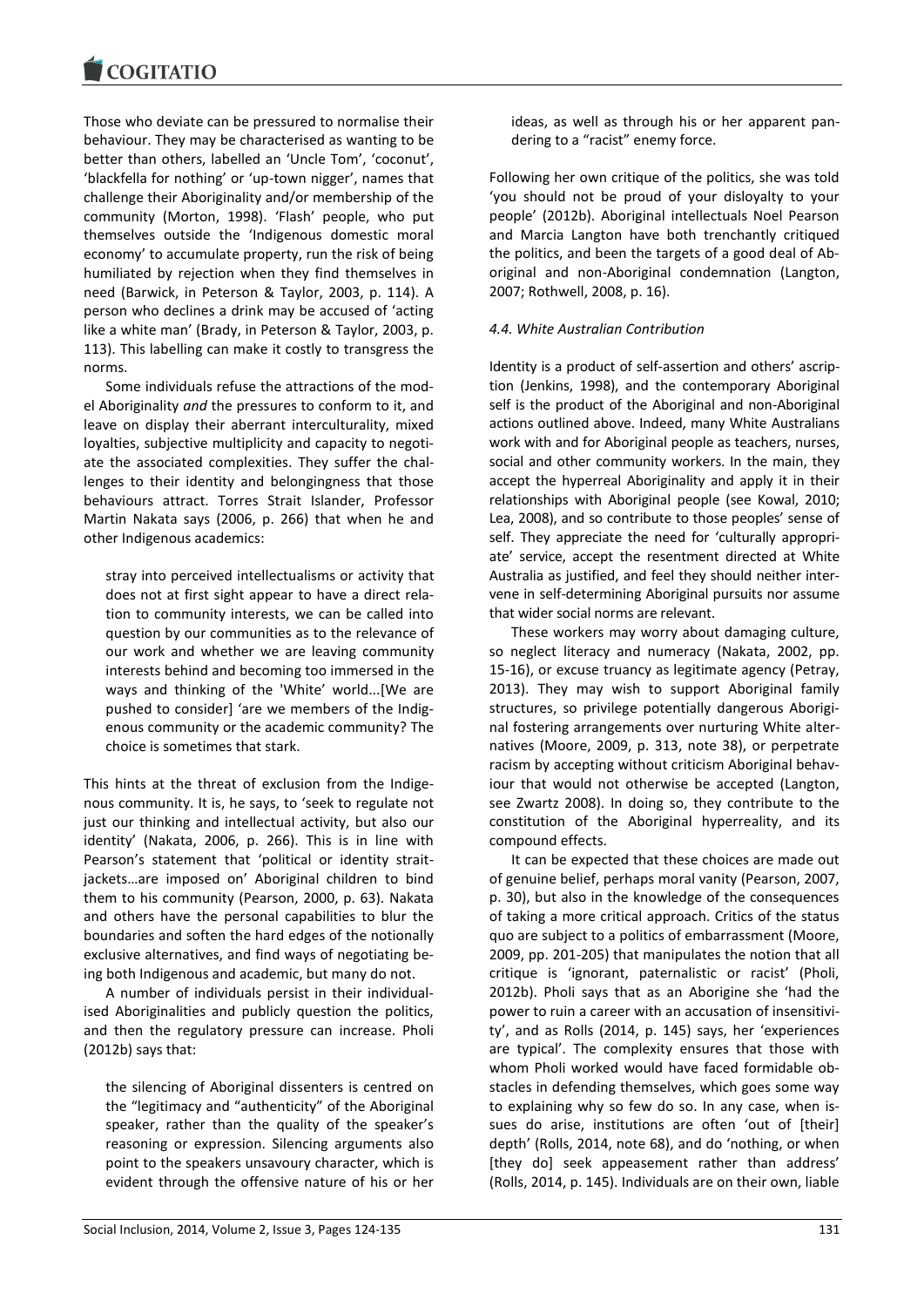to the 'mau-mauing' that Peter Sutton expected when he argued that classical culture is part of the problem of Aboriginal health (Sutton, 2001, p. 151).

# *4.5. The Inclusion Ceiling*

The elaborate discursive, performative and policing machinery (Foucault, 1972, p. 220) sketched above appears to be disturbing many Aborigines (Moore, 2009, pp. 32, 233-240) and compromising their engagement in national society (Moore, 2009, pp. 240-244, 296- 297). The machinery regulates non-Aboriginal people in ways suggested by the timidity of the questions asked about the discrepancies between the discursive and lived realities. For Aborigines, the machinery impacts in urban and remote locations. In the latter it contributes to the choice of 'classical' behaviours like violence in dispute resolution, or fatalism about life's circumstances that negatively affect health and longevity (Sutton, 2001). The machinery can also lead some to demonstrate their non-Whiteness and Aboriginality by resisting inclusionary efforts. They may choose for instance, to disengage from school, not worry overly about diet (Gibson & Pearson, 1987), continue smoking when pregnant (Ivers, 2011) or be ambivalent about the kind of house cleaning or parenting needed for child health (McDonald et al., 2009, p. 346). In these and other behaviours, the pressures are leading individuals to withdraw from 'being included', and so securing their own multidimensional social exclusion.

At the root of this effect is the heightening by the machinery of the tensions that attend inclusion. Initially in the abstract and ultimately in the everyday, the machinery turns manageable tensions into irreconcilable oppositions. It makes inclusion apparently cooption, Aboriginality antithetical to Whiteness and that which is shared with other humans, cultural change equivalent to cultural loss, and subjective multiplicity incompatible with Aboriginality. It has recognition become primary and inclusion secondary. These outcomes suggest that while the multiculturalist inclusion in the Aboriginal case may have initially rendered differential Aboriginal claims manageable through the language of human rights and civil liberties, as Kymlicka (2010) thinks, it has ultimately not done so. Instead, that very language has incited some claims-making based on exaggerated and mythic difference, and rendered them less manageable than they might otherwise be.

The approach has not adapted to take account of the social changes occurring with globalisation, and to which it has contributed. In Australia now, an unknown part of the problem of Aboriginal social exclusion and material disadvantage is the Aboriginality invented and defended for the governing purposes of the state and Aboriginal political elites.

# **5. Through the Inclusion Ceiling?**

To this point, analysis has centred on the progressive approach taken by the Australian state to include Indigenous people in the wider society. The approach has sought to respect their cultural heritage and provide for their equality. In implementation the goal of recognition has prevailed over that of equality, and so constituted a ceiling to social inclusion. The analysis has suggested that the ceiling is ultimately an unintended consequence of the inadequate conceptualisation of Aboriginality that grounds the approach. Though abetted by strategic and unselfconscious Aboriginal agency, the conceptualisation and policy discourse have activated the generation of an exaggerated and unreal cultural difference, and a brittle, defensive strength.

The analysis suggests that the conceptualisation of Aboriginality must be refined if the inclusion ceiling is to be breached. The current conception in terms of an originary cultural authenticity, singular categoric identity and victimhood, makes all other forms less legitimate and drives the urge to difference. More sophisticated conceptions of cultural variability and change, simultaneous sameness and difference, identity multiplicity and mobility, and agentic capability, are critical if the tensions are to be made more manageable. In this, the everyday realities are instructive.

Some prominent Aboriginal leaders, amongst them Noel Pearson, Marcia Langton and Warren Mundine, demonstrate their subjective complexity, agency in transcending the oppositions, and embrace of some cultural change. They integrate in multiple networks of bonding and bridging type. They live and work within their local communities and the imagined national Aboriginal community. They also actively participate in social networks beyond those communities as Australian citizens. They negotiate the social interactions within and between those networks to become complex, expansive Aboriginal Australian selves. They respect classical Aboriginal cultures and the modern global, and demonstrate that it is possible to be culturally different from, and at the same time part of, the wider society in some respects and contexts.

These individuals and many others confirm the relationality and interculturality of contemporary Aboriginality and undermine the exclusive choice of Aboriginality or Australianness. Structural acknowledgement of these realities is necessary to further inclusion, insofar as it allows for the complexity that is actually so. The challenge is to develop policy that can foster expansive Aboriginalities. These individuals promote a 'constellation of challenging policy ideas' aimed at a 'radical centre' (Pearson, 2007) that avoids the shortcomings of the progressive left and neoliberal right. The policies of Pearson's Cape York Reform Agenda include: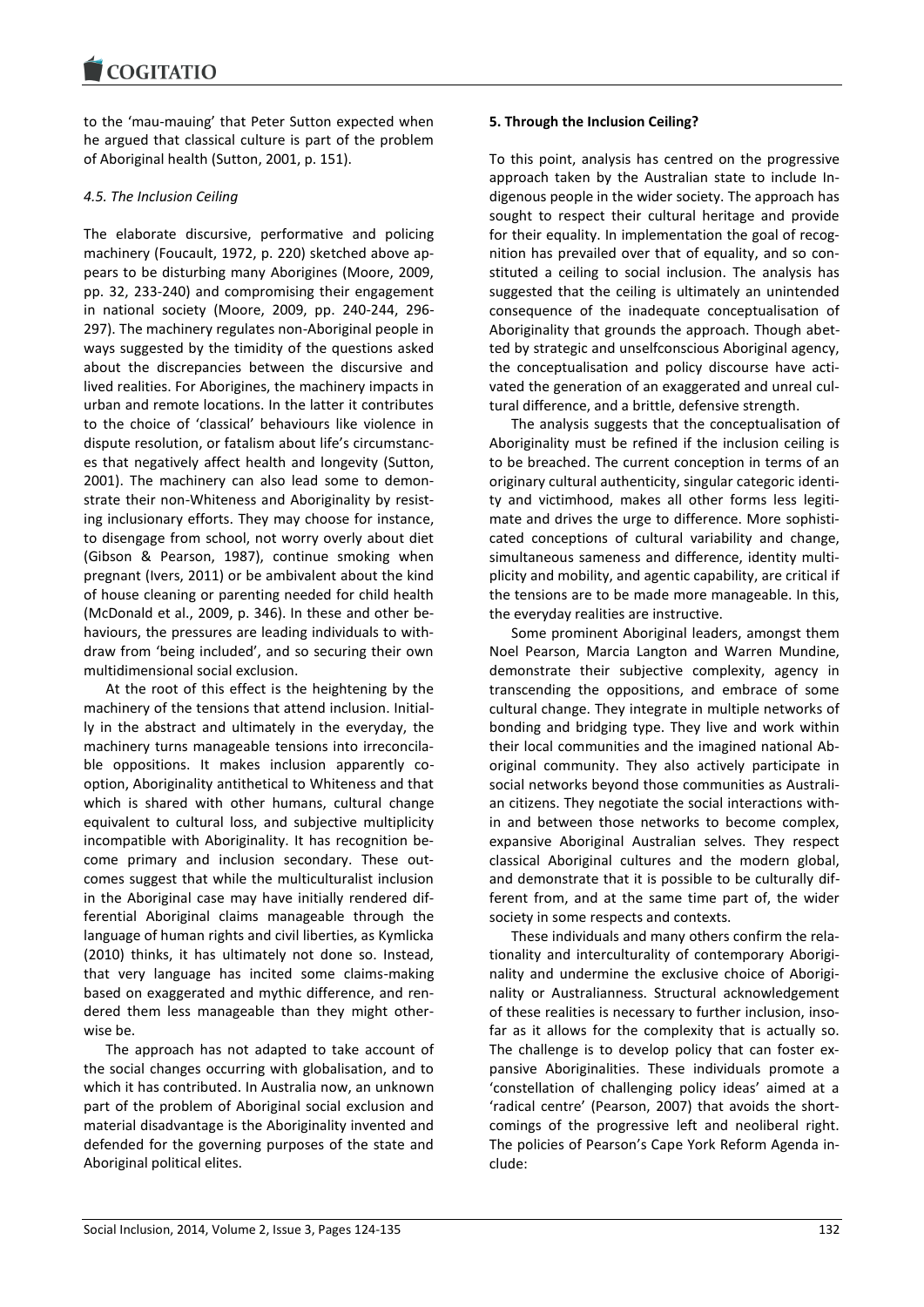a transition from 'passive welfare' to conditional welfare; re-engagement with the 'real economy' through local economic development and orbiting; a return to high quality/high expectation secondary boarding schools; direct confrontation of 'addiction epidemics' and neglectful parents; and training of a new indigenous leadership, which would take responsibility for the necessary changes (Burke, 2013, p. 307).

Critical analysis suggests that substantive culture in remote areas will limit the success of policies such as these. Martin (2001) found that the demand to resist relations of dependence runs up against cultural traditions that validate such relations, and that loyalties to immediate kin limit the capacity for autonomous individuality. Moreover, the fractured nature of the communities involved limits the moral and political legitimacy to lead social change. Burke found that orbiting between the Warlpiri home in central Australia and their diaspora (mostly Northern Territory and South Australian towns) did not build external social networks or the 'rooted cosmopolitan' mix of the traditional and modern envisaged by Pearson (Burke, 2013; also Pearson, 2009, pp. 292-295).

It appears then, that policies like those of the Cape York Reform Agenda may work only partially in remote areas. And they are also not sufficiently nuanced to account for the subtle differences in urban locations. They are useful however, in providing direction for policy development aimed at further inclusion. The idea of the 'radical centre' rejects the focus on colonisation, racism and trauma as sole cause of disadvantage, and highlights the necessity of structural adjustment *and* Aboriginal responsibility for inclusion. Also, while the notion of the '*bi*cultural' orbiting person may not capture the simultaneous sameness and difference of interculturality, it can contribute to the development of policies more appropriate to expansive Aboriginality. And the focus on localised policy development and governance will be helpful in accounting for the differences between remote and urban Aboriginal needs.

## **6. Conclusion**

Australia has struggled for twenty years with the realisation that the progressive policy framework aimed at including Aborigines is beginning to fail. In this paper I have made a case for a policy response at Pearson's 'radical centre'. I have argued that the progressive approach has led to the continuing marginalisation of Indigenous people, paradoxically as a result of the culturally sensitive attempts to accommodate them and their differences. The very attempt has provoked an exaggeration of differences and with that, eventual limits to inclusion. I have argued that the way to further inclusion is to better approximate the subtle mix of sameness and difference that most realise in their everyday lives. I conclude with two questions: 'How is contemporary Aboriginality to be conceived?', and 'How can policy provide for the real complexity of that Aboriginality?'. Resolutions to the dilemmas in both are required for greater Aboriginal inclusion as equals in Australian society and for the social cohesion of that society.

## **Acknowledgements**

I acknowledge the useful comments of anonymous reviewers and the guest editors.

## **Conflict of Interests**

The author declares no conflict of interests.

## **References**

- Alcorn, G. (2008). Aboriginal rebuke for G-G. *The Age,* 1 September 2008, p. 1.
- Austin-Broos, D. (2012). Keeping faith with selfdetermination: Economy and cultural difference. *Indigenous Law Bulletin*, *7*(29), 19-23.
- Australian Institute of Health and Welfare. (2013). *Aboriginal and Torres Strait Islander Performance Framework 2012: Detailed Analyses. Cat. No. IHW94*. Canberra: AIHW.
- Barry, B. (2001). *Culture and Equality: An Egalitarian Critique of Multiculturalism*. Cambridge, UK: Polity.
- Barth, F. (Ed.). (1969). *Ethnic Group and Boundaries: The Social Organisation of Culture and Difference.* Bergen: Universitatsforlaget.
- Barthes, R. (2000). *Mythologies*. London, UK: Vintage.
- Blok, A. (1998). The narcissism of minor differences. *European Journal of Social Theory*, *1*(1), 33-56.
- Bodey, M. (2011). Andrew Bolt loses racial vilification court case. *The Australian*. Retrieved from http://www.theaustralian.com.au/media/andrewbolt-x-racial-vilification-court-case/story-e6frg996- 1226148919092
- Burke, P. (2013). Indigenous diaspora and the prospects for cosmopolitan "orbiting": The Warlpiri case. *The Asia Pacific Journal of Anthropology*, *14*(4), 304-322.
- Chesterman, J., & Galligan, B. (1997). *Citizens without Rights: Aborigines and Australian Citizenship*. Cambridge, UK: Cambridge University Press.
- Cohen, A. P. (1991). *The Symbolic Construction of Community*. London: Routledge.
- Commonwealth of Australia. (2009). *Life in Australia.* Retrieved from https://www.immi.gov.au/living-inaustralia/values/book/english/lia\_english\_full.pdf
- Cunneen, C. (2006). Racism, discrimination and the overrepresentation of Indigenous people in the criminal justice system: Some conceptual and explanatory issues. *Current Issues in Criminal Justice*, *17*(3), 329-46.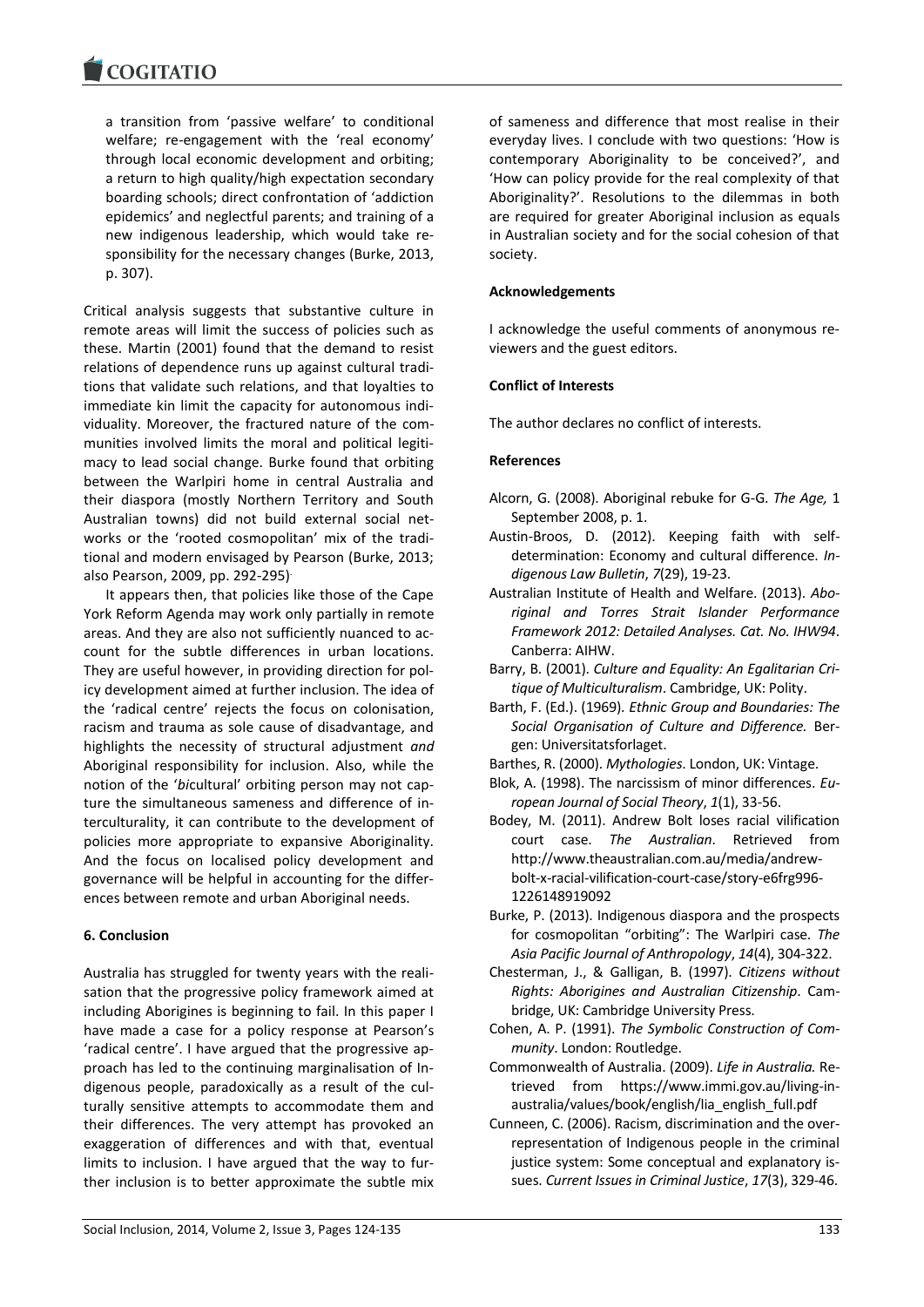- De Bortoli, L., & Thomson, S. (2009). *The Achievement of Australia's Indigenous Students in PISA 2000–2006.*  Camberwell: ACER Press.
- Eco, U. (1986). *Travels in Hyperreality*. San Diego, USA: Harcourt.
- Federal Court of Australia. (2011). Eatok v. Bolt [2011] FCA 1103. Retrieved from http://www.austlii.edu. au/au/cases/cth/federal\_ct/2011/1103.html
- Flood, J. (2006). *The Original Australians: Story of the Aboriginal People*. Sydney: Allen and Unwin.
- Foucault, M. (1972). *The Archaeology of Knowledge*. New York, USA: Harper and Row.
- Foucault, M. (1979). *The History of Sexuality, Vol One: An Introduction.* London, UK: Allen Lane.
- Fraser, N. (1996). Social justice in the age of identity politics: redistribution, recognition and participation. The Tanner Lectures, Stanford University, 3. Retrieved from http://tannerlectures.utah.edu/documents/ato-z/f/Fraser98.pdf
- Gibson, M., & Pearson, N. (1987). Anthropology and tradition: A contemporary Aboriginal viewpoint. Paper for ANZASS Conference, Townsville, Australia. Retrieved from http://www.freewebs.com/indigenous\_ sobriety/Extra%20Resources/Noel%20Pearson%20M erv%20Gibson%20Alcohol%20and%20Hopevale%20 Community%201987.pdf
- Harrison, S. (2003). Cultural resistance as denied resemblance: Reconsidering nationalism and ethnicity. *Comparative Studies in Society and History*, 45(2, Apr.), 343-361.
- Heard, G., Khoo, S.-E., & Birrell, B. (2009). *Intermarriage in Australia: Patterns by birthplace, ancestry, religion and Indigenous status*. Clayton, Australia: Centre for Population and Urban Research, Monash University.
- Hunter, B. (2008). Indigenous social exclusion: Insights and challenges for the concept of social inclusion. Brotherhood of St Laurence Social Inclusion Down Under Symposium, Melbourne, Australia, 26 June 2008.
- Ignatieff, M. (1997). *The Warriors Honor: Ethnic War and the Modern Conscience*. New York: Henry Holt and Co.
- Ivers, R. (2011). *Anti-tobacco programs for Aboriginal and Torres Strait Islander people 2011*. Canberra: Australian Institute of Health and Welfare, and Melbourne: Australian Institute of Family Studies.

Jenkins, R. (1998). *Social Identity*. London, UK: Routledge.

- Johns, G. (2008). The Northern Territory Intervention in Aboriginal Affairs: Wicked problem or wicked policy? *Agenda*, *15*(2), 65-84.
- Kolsto, P. (2007). The "narcissism of minor differences" theory: Can it explain ethnic conflict? *Philosophy and Society*, *2*(33), 153-173.
- Kowal, E. (2010). The stigma of white privilege. *Cultural Studies*, *25*(3), 313-333.
- Kymlicka, W. (2010). The rise and fall of multiculturalism? New debates on inclusion and accommodation

in diverse societies. *International Social Science Journal*, *61*(199), 97-112.

- Lane, J., & Lane, M. (2008). Hard grind: The making of an urban Indigenous population. Bennelong Society Conference, Sydney, Australia.
- Langton, M. (1993). *Well I heard it on the radio and I saw it on the television*… Woolloomooloo, Australia: Australian Film Commission.
- Langton, M. (2007). Stop the abuse of children. *The Australian*. Retrieved from http://blogs.theaustralian. news.com.au/yoursay/index.php/theaustralian/com ments/stop\_the\_abuse\_of\_children
- Langton, M. (2008). The end of "big men" politics. *Griffith Review*, *22*, 11-38.
- Lea, T. (2008). *Bureaucrats and Bleeding Hearts: Indigenous Health in Northern Australia*. Sydney: UNSW Press.
- Louis, B. (2005). The difference sameness makes: Racial recognition and the "narcissism of minor differences". *Ethnicities*, *5*(3), 343-364.
- Maddison, S. (2009). *Black Politics: Inside the Complexity of Aboriginal Political Culture*. Sydney, Australia: Allen and Unwin.
- Martin, D. F. (2001). Is welfare dependency "welfare poison"? An assessment of Noel Pearson's proposals for Aboriginal welfare reform. Centre for Aboriginal Economic and Policy Research, Discussion Paper No. 213. Canberra: CAEPR.
- McCall, C. (2011). Culture and the Irish border: Spaces for conflict transformation. *Cooperation and Conflict*, *46*(2), 201-221.
- McDonald, E., Bailie, R., Grace, J., & Brewster, D. (2009). A case study of physical and social barriers to hygiene and child growth in remote Australian Aboriginal communities. *BMC Public Health*, *9*, 346.
- McGregor, R. (2011). *Indifferent Inclusion: Aboriginal People and the Australian Nation*. Canberra: Aboriginal Studies Press.
- Merlan, F. (2009). Indigeneity: Global and local. *Current Anthropology*, *50*(3), 303-333.
- Moore, T. (2009). The exhaustion of progressive Aboriginal governance. Unpublished Ph.D. dissertation. School of Government and Riawunna, University of Tasmania. Retrieved from: http://eprints.utas.edu. au/9959
- Moore, T. (2011). Misadventures with Aboriginalism. *Social Identities*, *17*(3), 423-441.
- Moran, A. (2011). Multiculturalism as nation-building in Australia: Inclusive national identity and the embrace of diversity. *Ethnic and Racial Studies*, *34*(12), 2153- 2172.
- Morris, B. (2001). Policing racial fantasy in the Far West of New South Wales. *Oceania*, *71*, 242-262.
- Morton, J. (1988). Essentially black, essentially Australian, essentially opposed: Australian anthropology and its uses of Aboriginal identity. In J. Wassman (Ed.), *Pacific Answers to Western Hegemony: Cultural Practices of*